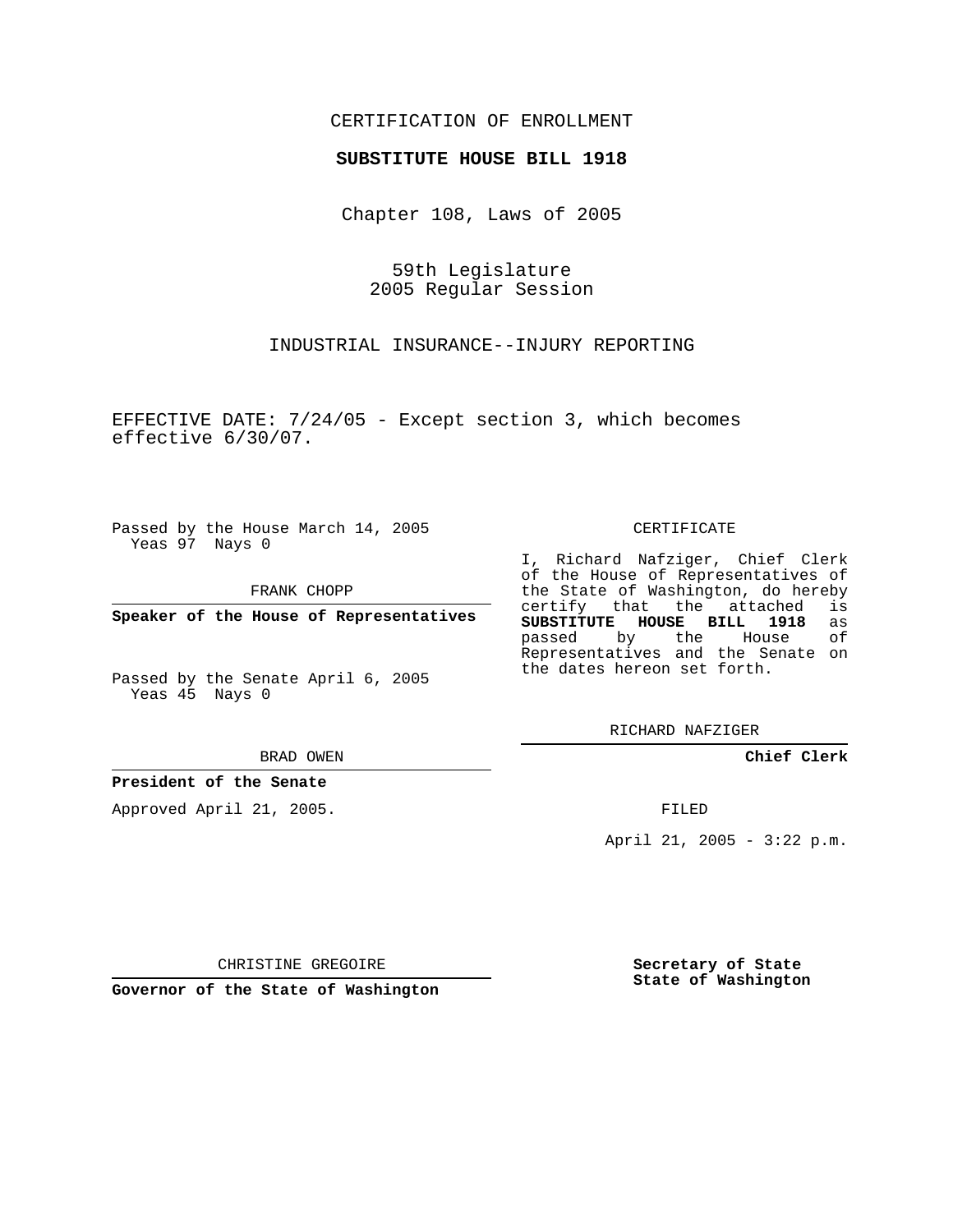## **SUBSTITUTE HOUSE BILL 1918** \_\_\_\_\_\_\_\_\_\_\_\_\_\_\_\_\_\_\_\_\_\_\_\_\_\_\_\_\_\_\_\_\_\_\_\_\_\_\_\_\_\_\_\_\_

\_\_\_\_\_\_\_\_\_\_\_\_\_\_\_\_\_\_\_\_\_\_\_\_\_\_\_\_\_\_\_\_\_\_\_\_\_\_\_\_\_\_\_\_\_

Passed Legislature - 2005 Regular Session

## **State of Washington 59th Legislature 2005 Regular Session**

**By** House Committee on Commerce & Labor (originally sponsored by Representatives Conway, Wood and Chase)

READ FIRST TIME 03/02/05.

 AN ACT Relating to implementing recommendation no. 2 of the joint legislative audit and review committee's report no. 98-9 with regard to reporting of industrial insurance injuries; amending RCW 51.28.020, 51.28.020, and 51.28.080; adding a new section to chapter 51.28 RCW; providing an effective date; and providing an expiration date.

BE IT ENACTED BY THE LEGISLATURE OF THE STATE OF WASHINGTON:

 NEW SECTION. **Sec. 1.** A new section is added to chapter 51.28 RCW to read as follows:

(1) The legislature finds that:

 (a) In 1998, the joint legislative audit and review committee, in its performance audit of the Washington industrial insurance system, reported that one of the most significant causes for delayed benefit payments to workers and lack of employer involvement in claims was the manner in which claims were reported. Under this system of reporting, the worker generally reports the injury to a physician who, in turn, reports the injury to the department.

 (b) The performance audit further reported that adopting a system in which the employee reports to the employer and the employer reports to the department would speed the first payment of benefits to the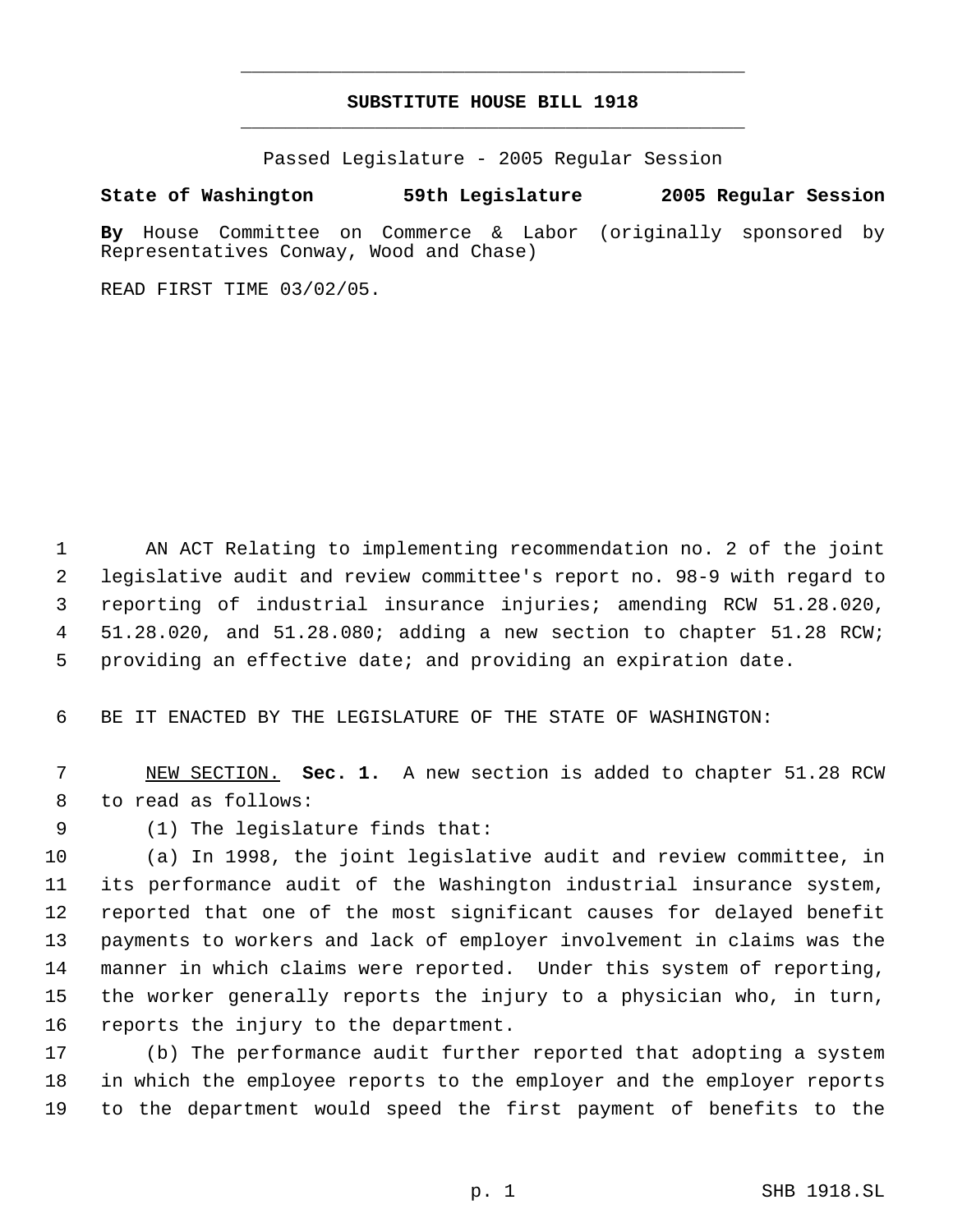worker and involve the employer, from the beginning of the claim, in assisting in the management of the claim, including returning the worker to work.

 (c) The performance audit also recognized that there would be instances in which workers would be reluctant to report injuries to employers and that, therefore, the system of physician reporting should be retained as an alternative, and employer reporting should be tested on a widespread basis.

 (2)(a) The department of labor and industries shall develop and implement an initiative to encourage the reporting of industrial injuries by the worker to his or her employer and by the employer to the department. Under this initiative, the department must take steps to educate workers and employers about the benefits and importance of prompt reporting of injuries.

 (b) By December 1, 2006, the department of labor and industries shall develop and make statutory recommendations for an alternative system of reporting injuries under which the worker would report to the employer and the employer would report to the department. Upon passage of such legislation, the department shall immediately begin an educational effort to promote this method of reporting.

(3)(a) The department must conduct a study of:

 (i) Claims that are not reported promptly, including but not limited to a review of the circumstances of such claims, the type of injuries involved in such claims, and the reasons for the failure to report such claims promptly;

 (ii) The effect of the educational initiative required under subsection (2)(a) of this section on whether the number of claims reported to employers increased, whether there was a reduction in delays in benefit payments, and whether there was an improvement in employer involvement in assisting with claims management and an increase in appropriate return-to-work and better outcomes for injured workers and employers; and

 (iii) The results of the efforts of the centers of occupational health education in early reporting and early notification of employers, and the general lessons that can be drawn from these results for the larger workers' compensation program.

 (b) By December 1, 2006, the department must report on the results of the study to the appropriate committees of the legislature.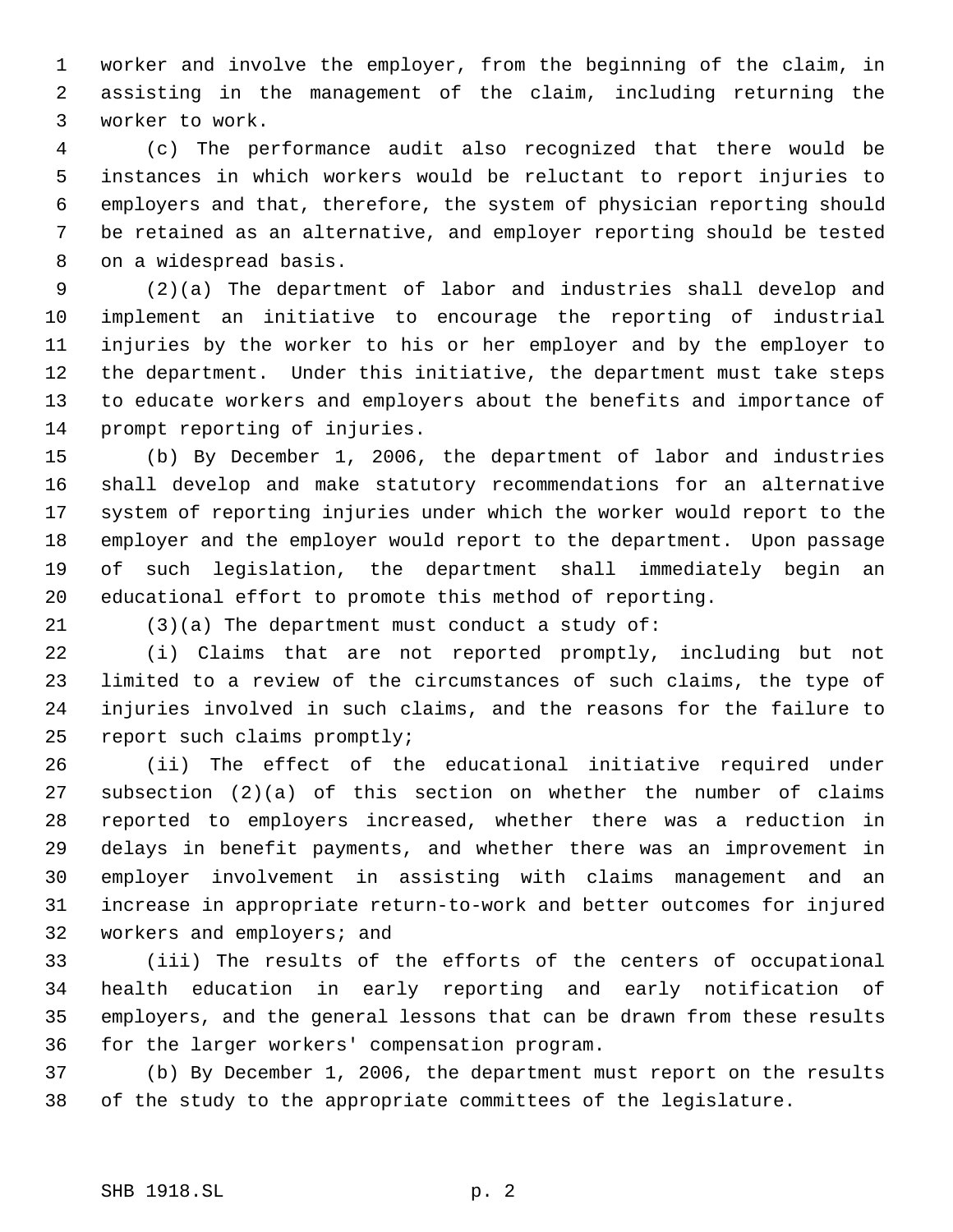**Sec. 2.** RCW 51.28.020 and 2004 c 65 s 4 are each amended to read as follows:

 (1)(a) Where a worker is entitled to compensation under this title he or she shall file with the department or his or her self-insured employer, as the case may be, his or her application for such, together with the certificate of the physician or licensed advanced registered nurse practitioner who attended him or her. An application form developed by the department shall include a notice specifying the worker's right to receive health services from a physician or licensed advanced registered nurse practitioner of the worker's choice under RCW 51.36.010, including chiropractic services under RCW 51.36.015, and listing the types of providers authorized to provide these services.

 (b) The physician or licensed advanced registered nurse practitioner who attended the injured worker shall inform the injured worker of his or her rights under this title and lend all necessary assistance in making this application for compensation and such proof of other matters as required by the rules of the department without charge to the worker. The department shall provide physicians with a manual which outlines the procedures to be followed in applications for compensation involving occupational diseases, and which describes claimants' rights and responsibilities related to occupational disease claims.

23 (2) If the application ((for compensation)) required by this 24 section is:

 (a) Filed on behalf of the worker by the physician or licensed advanced registered nurse practitioner who attended the worker, the physician or licensed advanced registered nurse practitioner may transmit the application to the department electronically using facsimile mail;

 (b) Made to the department and the employer has not received a copy of the application, the department shall immediately send a copy of the application to the employer; or

33 (c) Made to a self-insured employer, ((he or she)) the employer shall forthwith send a copy of the application to the department.

 **Sec. 3.** RCW 51.28.020 and 2001 c 231 s 2 are each amended to read as follows:

(1)(a) Where a worker is entitled to compensation under this title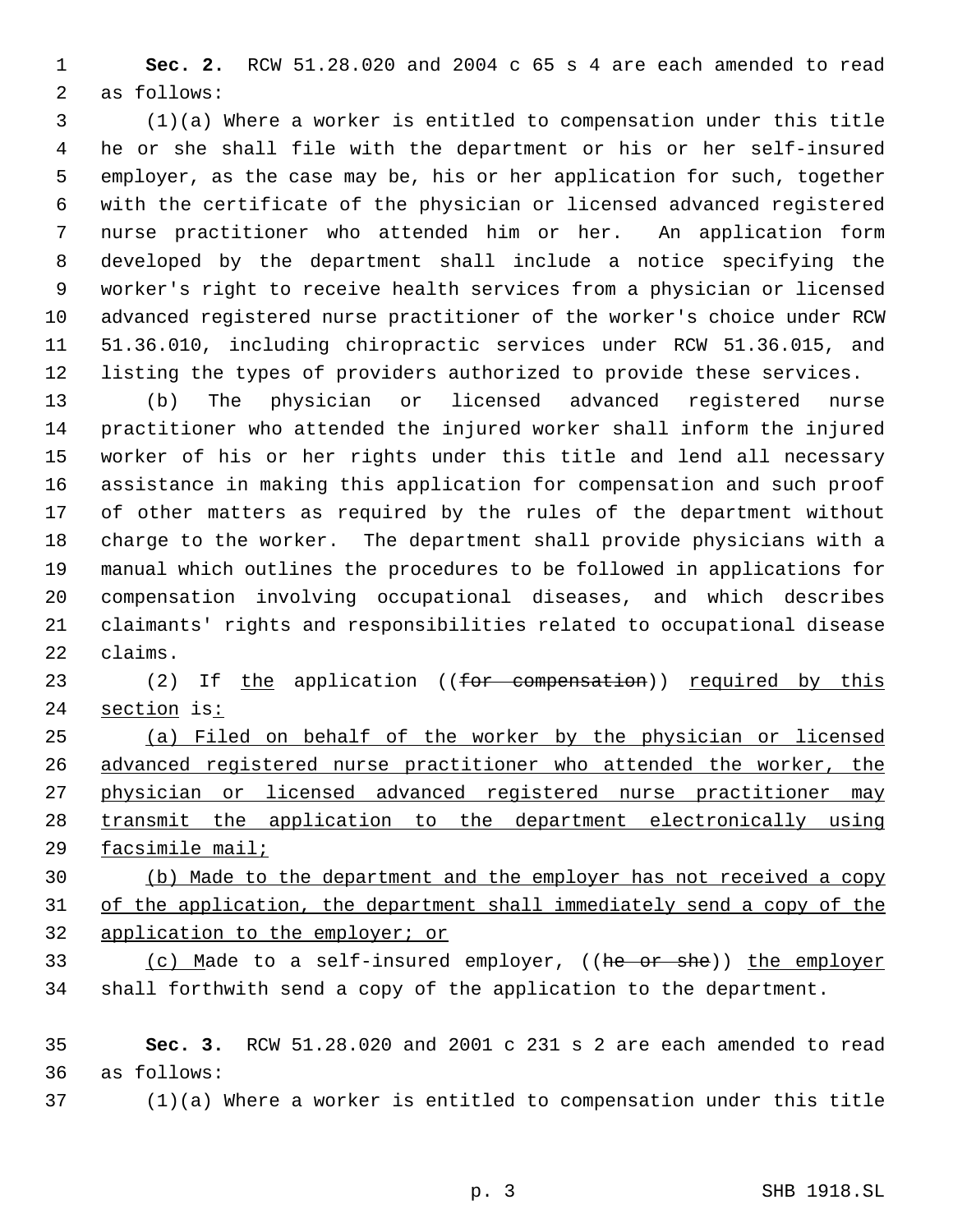he or she shall file with the department or his or her self-insured employer, as the case may be, his or her application for such, together with the certificate of the physician who attended him or her. An application form developed by the department shall include a notice specifying the worker's right to receive health services from a physician of the worker's choice under RCW 51.36.010, including chiropractic services under RCW 51.36.015, and listing the types of providers authorized to provide these services.

 (b) The physician who attended the injured worker shall inform the injured worker of his or her rights under this title and lend all necessary assistance in making this application for compensation and such proof of other matters as required by the rules of the department without charge to the worker. The department shall provide physicians with a manual which outlines the procedures to be followed in applications for compensation involving occupational diseases, and which describes claimants' rights and responsibilities related to occupational disease claims.

18 (2) If the application ((for compensation)) required by this section is:

 (a) Filed on behalf of the worker by the physician who attended the worker, the physician may transmit the application to the department 22 electronically using facsimile mail;

 (b) Made to the department and the employer has not received a copy of the application, the department shall immediately send a copy of the application to the employer; or

26 (c) Made to a self-insured employer, ((he or she)) the employer shall forthwith send a copy of the application to the department.

 **Sec. 4.** RCW 51.28.080 and 1985 c 338 s 2 are each amended to read as follows:

30 (1) An employer shall be promptly notified by the department when: (a) The department has received an application for compensation under this title. If the employer is a state fund employer, the department shall instruct the employer to submit a report of accident form and provide a telephone number for assistance in the reporting process; and

36 (b) It has determined that a worker of that employer is entitled to compensation under RCW 51.32.090.